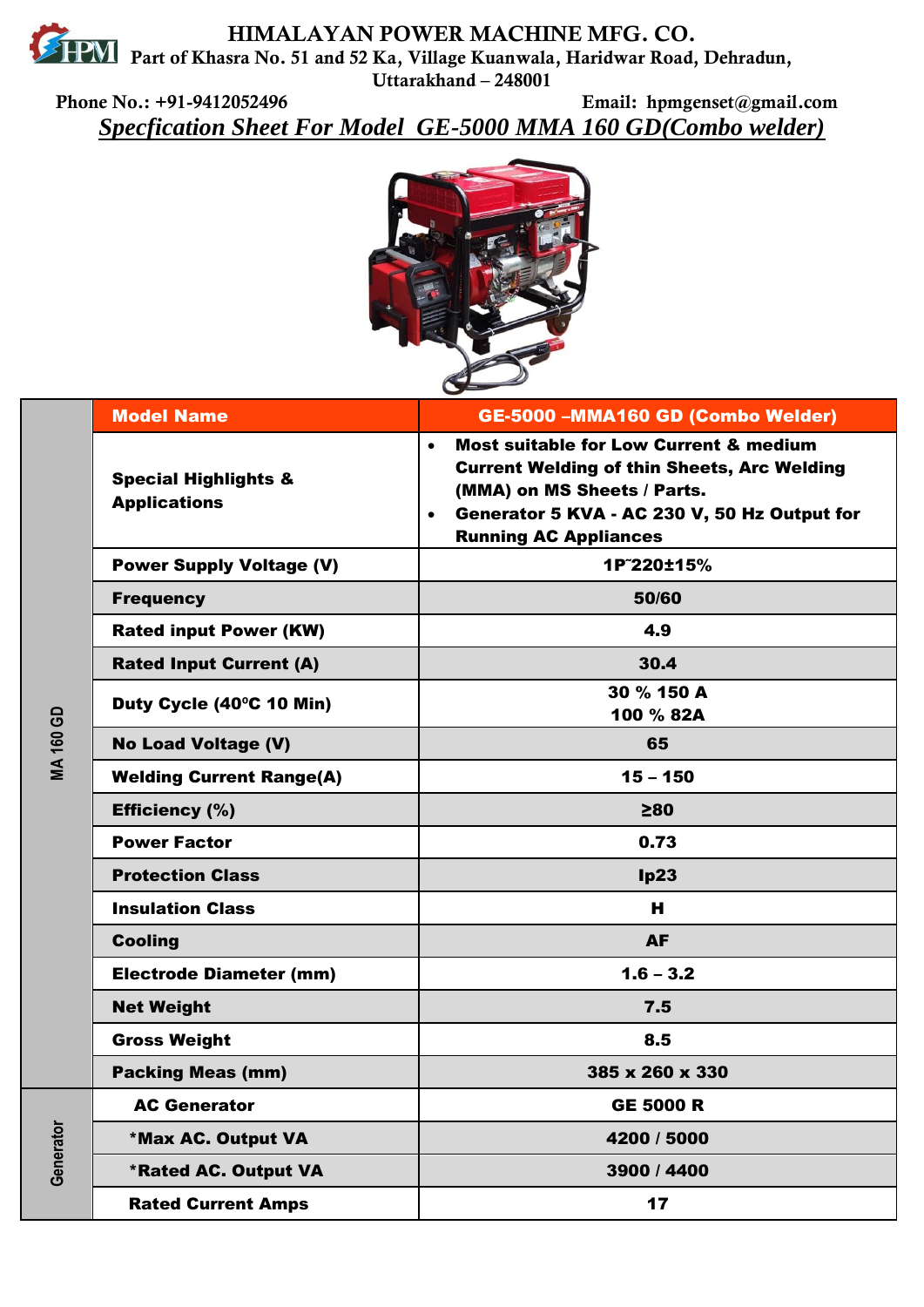**HIMALAYAN POWER MACHINE MFG. CO.**

**Part of Khasra No. 51 and 52 Ka, Village Kuanwala, Haridwar Road, Dehradun,** 

**Uttarakhand – 248001** 

| Phone No.: +91-9412052496                                                                                                                                                  |                                                                  | Email: hpmgenset@gmail.com                                                    |  |
|----------------------------------------------------------------------------------------------------------------------------------------------------------------------------|------------------------------------------------------------------|-------------------------------------------------------------------------------|--|
|                                                                                                                                                                            | <b>NFB Amps</b>                                                  | 18                                                                            |  |
| Alternator                                                                                                                                                                 | <b>AC. Voltage at No Load</b>                                    | 250 Volts ± 5 Volt                                                            |  |
|                                                                                                                                                                            |                                                                  | 50 / 60 Hz, Single Phase                                                      |  |
|                                                                                                                                                                            | <b>AC. Voltage at Rated Load</b>                                 | <b>220 Volts ± 10 Volts,</b>                                                  |  |
|                                                                                                                                                                            | <b>#Alternator Max. Current</b><br><b>Capacity</b>               | 24 Amps.                                                                      |  |
|                                                                                                                                                                            | <b>Alternator</b>                                                | Brushless, Rare Earth Magnetic Rotor, THD ≤5 %,<br><b>Pure Sine Wave</b>      |  |
|                                                                                                                                                                            | Model                                                            | <b>HM170 P</b>                                                                |  |
|                                                                                                                                                                            | <b>Type</b>                                                      | OHV25°Inclined, Single Cylinder, 4 Strokes, S.I,<br><b>Forced Air Cooling</b> |  |
|                                                                                                                                                                            | <b>Maximum Power</b>                                             | 7.5 HP @ 3600                                                                 |  |
|                                                                                                                                                                            | <b>Bore x Stroke</b>                                             | 70x58 mm                                                                      |  |
|                                                                                                                                                                            | <b>Displacement</b>                                              | <b>223cc</b>                                                                  |  |
|                                                                                                                                                                            | <b>Starting System</b>                                           | <b>Recoil Start and Self Start</b>                                            |  |
|                                                                                                                                                                            |                                                                  |                                                                               |  |
| Engine                                                                                                                                                                     | <b>Fuel</b>                                                      | <b>Remote Start</b><br><b>Petrol</b>                                          |  |
|                                                                                                                                                                            |                                                                  | <b>Petrol - 12.0 Ltr.</b>                                                     |  |
|                                                                                                                                                                            | <b>Fuel Tank Capacity</b>                                        |                                                                               |  |
|                                                                                                                                                                            | <b>Fuel Consumption</b><br><b>Continues Running (With One</b>    | Petrol: 1.5 Ltr./hr.                                                          |  |
|                                                                                                                                                                            | Filling)                                                         | 8 Hrs.                                                                        |  |
|                                                                                                                                                                            | <b>Lube. Oil Capacity</b>                                        | 600 ml.                                                                       |  |
|                                                                                                                                                                            | <b>Lubricating Oil Consumption</b>                               | 2.5 gm./Hr.                                                                   |  |
|                                                                                                                                                                            | Sound level (Db) (from 1 meter)                                  | $86Db$                                                                        |  |
|                                                                                                                                                                            | <b>Voltmeter</b>                                                 | <b>Yes (Analogue)</b>                                                         |  |
|                                                                                                                                                                            | <b>Digital Hour Meter</b>                                        | <b>No</b>                                                                     |  |
|                                                                                                                                                                            | <b>Oil Alert System</b>                                          | <b>Yes</b>                                                                    |  |
|                                                                                                                                                                            | <b>LPG/ Gas Fuel Compatibility</b>                               | <b>Yes</b>                                                                    |  |
| Other Standard Features<br>Panel &                                                                                                                                         | <b>AMF Panel Auto &amp; Remote</b><br><b>Start Compatibility</b> | <b>Yes</b>                                                                    |  |
|                                                                                                                                                                            | <b>Fuel Level Gauge</b>                                          | <b>Yes</b>                                                                    |  |
|                                                                                                                                                                            | <b>Overload Protection (NFB)</b>                                 | <b>Yes</b>                                                                    |  |
|                                                                                                                                                                            | <b>Costar Wheels &amp; Handle Sets</b>                           | <b>Yes</b>                                                                    |  |
|                                                                                                                                                                            | <b>Gross weight-KG (With Battery)</b>                            | 60 KG / 65 KG                                                                 |  |
| Size &<br>Weight                                                                                                                                                           | <b>Dimension LxWxH (mm)</b>                                      | 600x450x615 mm                                                                |  |
|                                                                                                                                                                            | <b>Battery Specification</b>                                     | 12 Volt 9 Ah Size = 135×75×140 (L×W×H)                                        |  |
| Specifications are for reference only, Because of continuous improvements and up-gradation by our R&D team. This<br>specifications can change without any prior intimation |                                                                  |                                                                               |  |